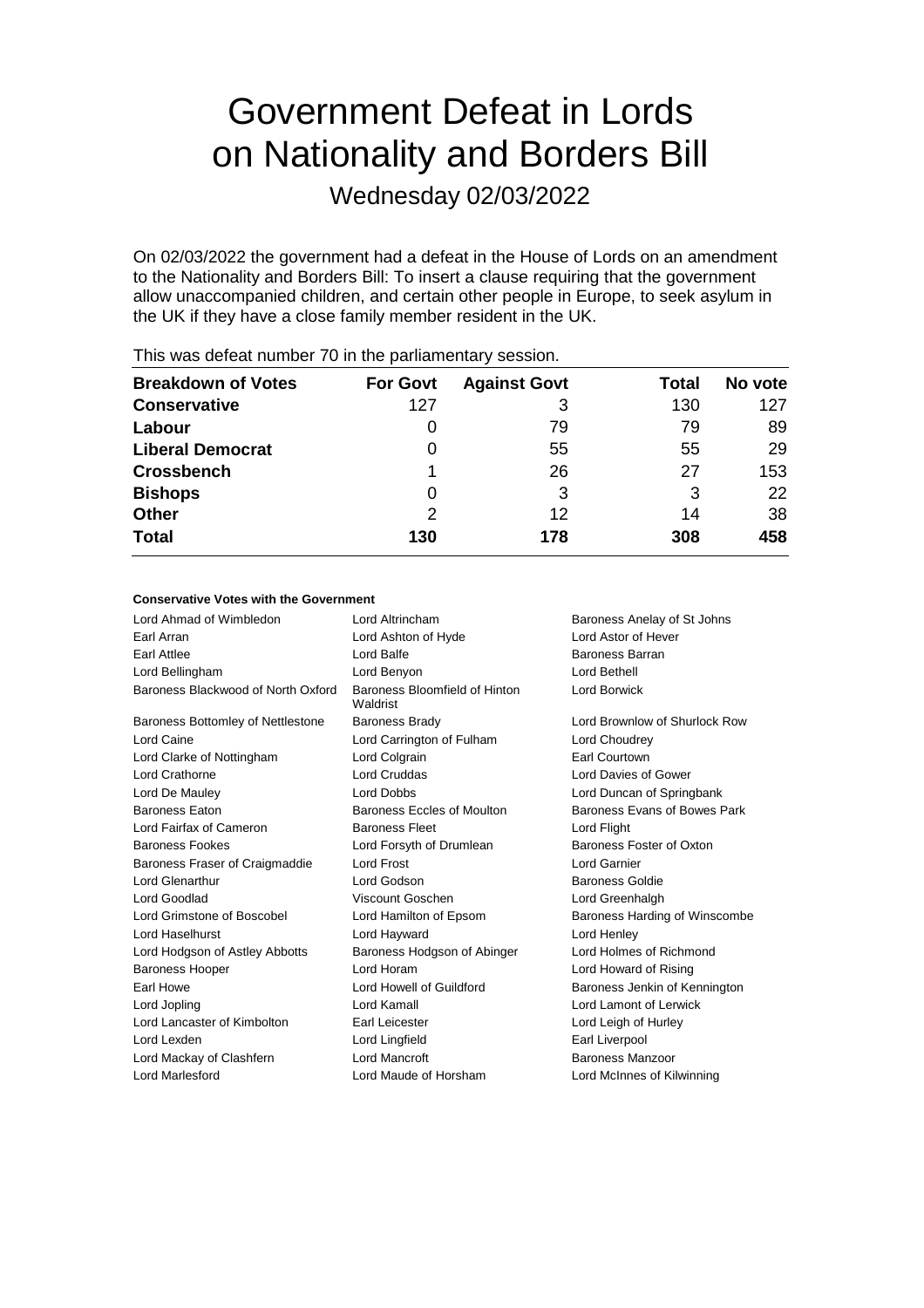**Lord McLoughlin Community Community** Baroness Meyer Community Duke of Montrose Lord Moylan Lord Moynihan Baroness Neville-Jones Baroness Neville-Rolfe **Baroness Nicholson of Winterbourne** Lord Offord of Garvel Lord Parkinson of Whitley Bay Baroness Penn Lord Pickles Baroness Pidding Lord Polak Lord Porter of Spalding Lord Randall of Uxbridge **Baroness Rawlings Lord Reay** Baroness Redfern **Lord Risby** Lord Risby **Lord Robathan** Baroness Sanderson of Welton Lord Sarfraz Lord Sassoon Baroness Sater Baroness Seccombe Lord Sharpe of Epsom Lord Sheikh Lord Sherbourne of Didsbury Lord Shinkwin Earl Shrewsbury **Lord Smith of Hindhead** Baroness Stedman-Scott Lord Sterling of Plaistow Lord Stewart of Dirleton Baroness Stowell of Beeston Lord Strathcarron Lord Taylor of Holbeach Viscount Trenchard Lord True **Baroness Vere of Norbiton** Baroness Verma Lord Wei Lord Wharton of Yarm Lord Willetts Baroness Williams of Trafford Lord Wolfson of Tredegar Lord Young of Cookham Viscount Younger of Leckie

### **Conservative Votes against the Government**

Lord Selkirk of Douglas **Baroness Stroud** Baroness Warsi

### **Labour Votes with the Government**

## **Labour Votes against the Government**

Baroness Adams of Craigielea Lord Anderson of Swansea Baroness Andrews Baroness Bakewell **Baroness Blake of Leeds** Lord Berkeley **Baroness Blake of Leeds** Baroness Blower Lord Blunkett Lord Boateng Lord Bradley Lord Browne of Ladyton Lord Campbell-Savours Lord Cashman Baroness Chakrabarti Viscount Chandos Lord Coaker **Lord Collins of Highbury** Baroness Corston Lord Davies of Brixton Lord Dubs Lord Elder Lord Foulkes of Cumnock Baroness Gale Baroness Gale Baroness Golding Lord Grantchester **Lord Hacking** Lord Hacking Lord Hain Viscount Hanworth **Lord Harris of Haringey** Baroness Hayman of Ullock Baroness Hayter of Kentish Town Baroness Healy of Primrose Hill Lord Hendy Baroness Henig Lord Hollick Lord Howarth of Newport Lord Hunt of Kings Heath **Baroness Jones of Whitchurch** Lord Kennedy of Southwark Lord Khan of Burnley Baroness Kingsmill Lord Knight of Weymouth Baroness Lawrence of Clarendon Lord Layard **Baroness Lister of Burtersett** Baroness Mallalieu Lord Maxton Lord McAvoy Baroness McIntosh of Hudnall Lord McNicol of West Kilbride Baroness Merron Lord Murphy of Torfaen **Baroness Nye** Baroness Osamor Baroness Pitkeathley **Lord Ponsonby of Shulbrede** Baroness Ramsay of Cartvale Baroness Ritchie of Downpatrick Lord Robertson of Port Ellen Lord Rosser Baroness Royall of Blaisdon Baroness Sherlock Lord Sikka Baroness Smith of Basildon Viscount Stansgate Baroness Taylor of Bolton Lord Tomlinson **Lord Touhig Lord Touhig Lord Triesman** Lord Tunnicliffe Lord Watson of Invergowrie Lord Watts Baroness Wheeler **Example 2** Lord Whitty **Baroness Wilcox of Newport** Lord Winston Lord Wood of Anfield Baroness Young of Old Scone Lord Young of Norwood Green

**Liberal Democrat Votes with the Government**